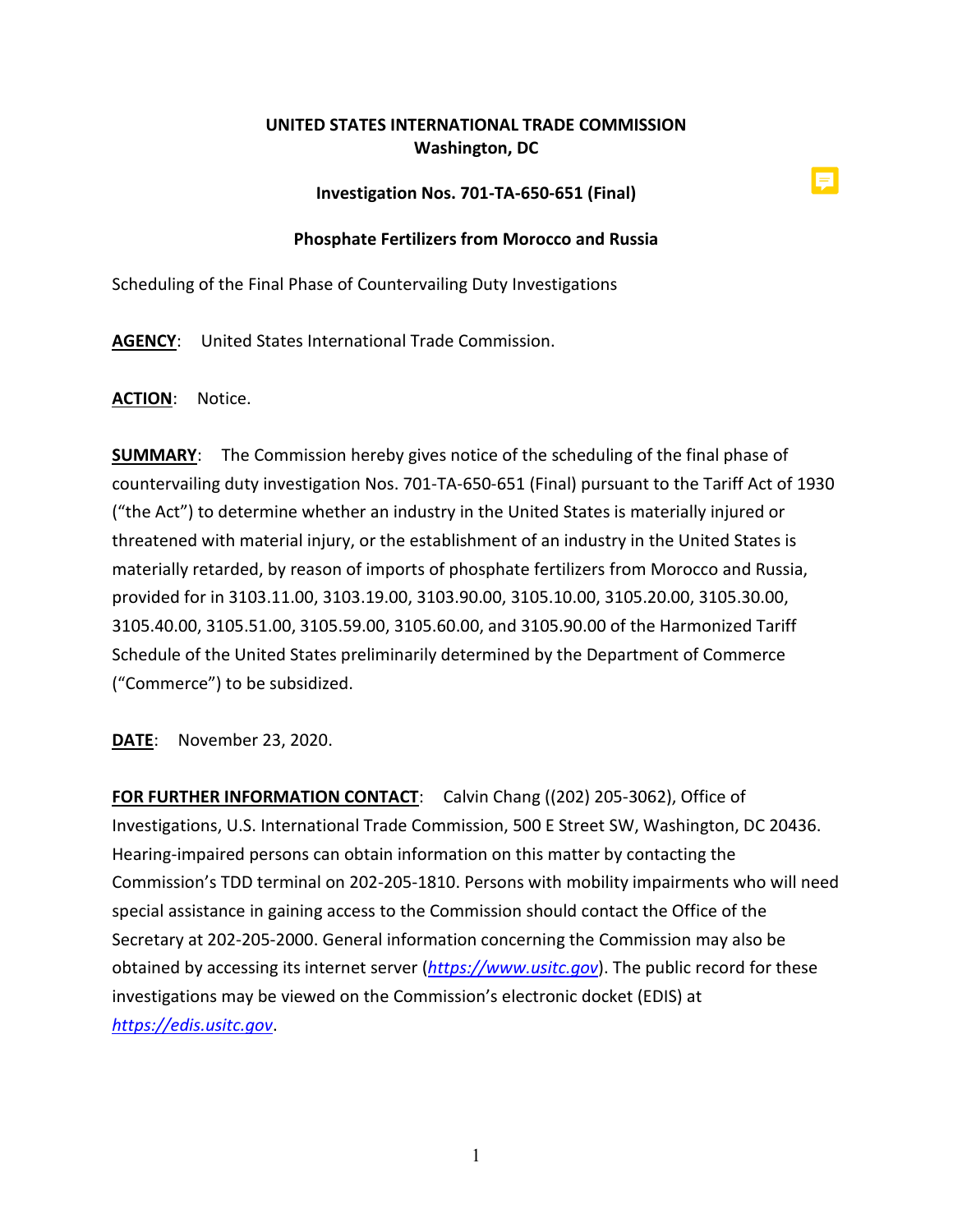## **SUPPLEMENTARY INFORMATION**:

**Scope**.-- For purposes of this investigation, Commerce has defined the subject merchandise as phosphate fertilizers in all physical forms (i.e., solid or liquid form), with or without coating or additives such as anti-caking agents. Phosphate fertilizers in solid form are covered whether granular, prilled (i.e., pelletized), or in other solid form (e.g., powdered).

The covered merchandise includes phosphate fertilizers in the following forms: ammonium dihydrogenorthophosphate or monoammonium phosphate (MAP), chemical formula NH4H2PO4; diammonium hydrogenorthophosphate or diammonium phosphate (DAP), chemical formula (NH4)2HPO4; normal superphosphate (NSP), also known as ordinary superphosphate or single superphosphate, chemical formula Ca(H2PO4)2ꞏCaSO4; concentrated superphosphate, also known as double, treble, or triple superphosphate (TSP), chemical formula Ca(H2PO4)2ꞏH2O; and proprietary formulations of MAP, DAP, NSP, and TSP.

The covered merchandise also includes other fertilizer formulations incorporating phosphorous and non-phosphorous plant nutrient components, whether chemically-bonded, granulated (e.g., when multiple components are incorporated into granules through, e.g., a slurry process), or compounded (e.g., when multiple components are compacted together under high pressure), including nitrogen, phosphate, sulfur (NPS) fertilizers, nitrogen, phosphorous, potassium (NPK) fertilizers, nitric phosphate (also known as nitrophosphate) fertilizers, ammoniated superphosphate fertilizers, and proprietary formulations thereof that may or may not include other nonphosphorous plant nutrient components. For phosphate fertilizers that contain nonphosphorous plant nutrient components, such as nitrogen, potassium, sulfur, zinc, or other nonphosphorous components, the entire article is covered, including the nonphosphorous content, provided that the phosphorous content (measured by available diphosphorous pentaoxide, chemical formula P2O5) is at least 5% by actual weight.

Phosphate fertilizers that are otherwise subject to this investigation are included when commingled (*i.e.*, mixed or blended) with phosphate fertilizers from sources not subject to this investigation. Phosphate fertilizers that are otherwise subject to this investigation are included when commingled with substances other than phosphate fertilizers subject to this investigation (*e.g.*, granules containing only non-phosphate fertilizers such as potash or urea). Only the subject component of such commingled products is covered by the scope of this investigation. The following products are specifically excluded from the scope of this investigation:

(1) ABC dry chemical powder preparations for fire extinguishers containing MAP or DAP in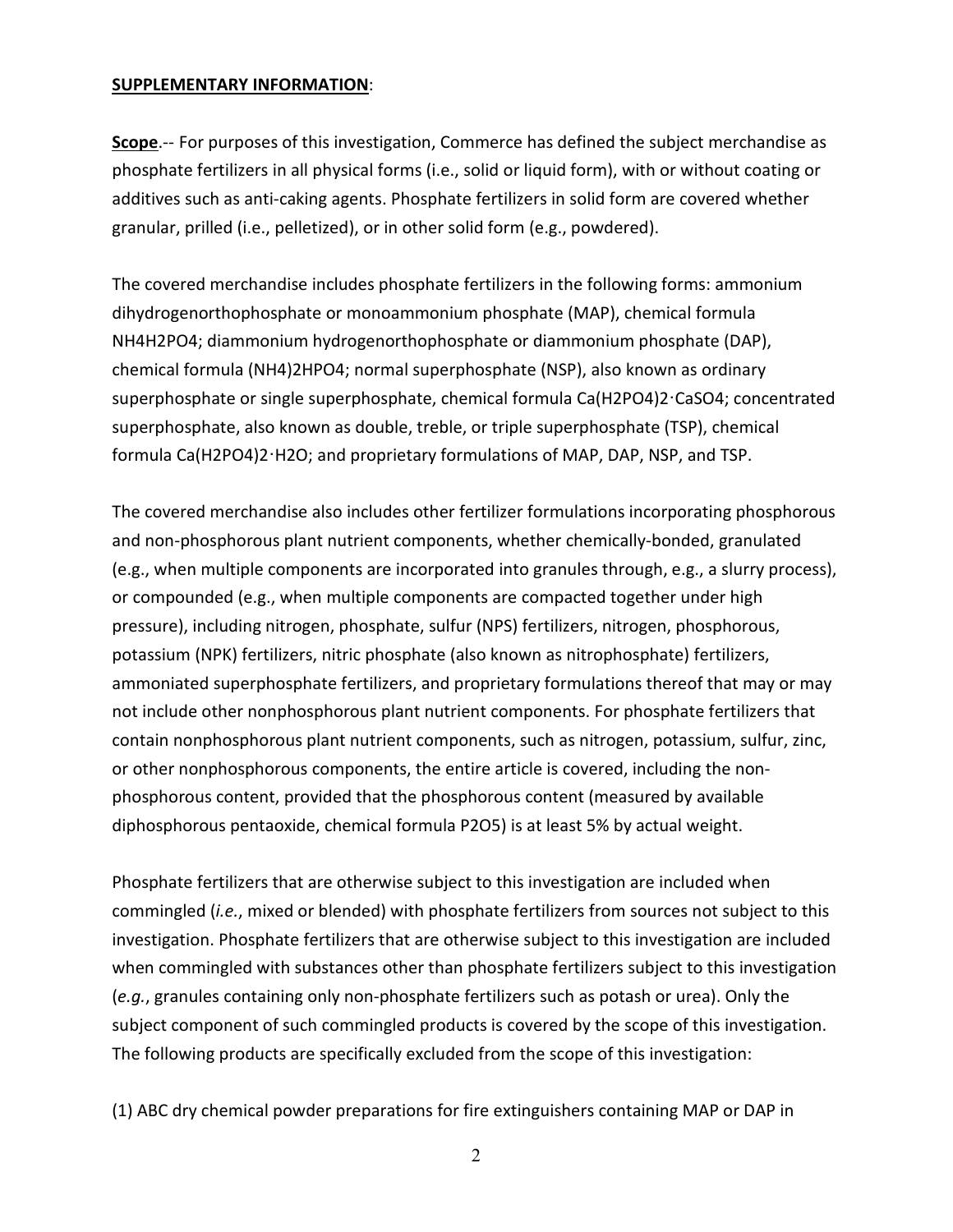powdered form;

(2) industrial or technical grade MAP in white crystalline form with available P2O5 content of at least 60% by actual weight;

(3) industrial or technical grade diammonium phosphate in white crystalline form with available P2O5 content of at least 50% by actual weight;

(4) liquid ammonium polyphosphate fertilizers;

(5) dicalcium phosphate, chemical formula CaHPO4;

(6) monocalcium phosphate, chemical formula CaH4P2O8;

(7) trisodium phosphate, chemical formula Na3PO4;

(8) sodium tripolyphosphate, chemical formula Na5P3O10;

(9) prepared baking powders containing sodium bicarbonate and any form of phosphate;

(10) animal or vegetable fertilizers not containing phosphate fertilizers otherwise covered by the scope of this investigation;

(11) phosphoric acid, chemical formula H3PO4.

The Chemical Abstracts Service (CAS) numbers for covered phosphate fertilizers include, but are not limited to: 7722-76-1 (MAP); 7783-28-0 (DAP); and 65996-95-4 (TSP). The covered products may also be identified by Nitrogen-Phosphate-Potash composition, including but not limited to: NP 11-52-0 (MAP); NP 18-46-0 (DAP); and NP 0-46-0 (TSP).

The covered merchandise is currently classified in the Harmonized Tariff Schedule of the United States (HTSUS) at subheadings 3103.11.0000; 3103.19.0000; 3105.20.0000; 3105.30.0000; 3105.40.0010; 3105.40.0050; 3105.51.0000; and 3105.59.0000. Phosphate fertilizers subject to this investigation may also enter under subheadings 3103.90.0010, 3105.10.0000, 3105.60.0000, 3105.90.0010, and 3105.90.0050. Although the HTSUS subheadings and CAS registry numbers are provided for convenience and customs purposes, the written description of the scope is dispositive.

**Background**.--The final phase of these investigations is being scheduled, pursuant to section 705(b) of the Tariff Act of 1930 (19 U.S.C. 1671d(b)), as a result of affirmative preliminary determinations by Commerce that certain benefits which constitute subsidies within the meaning of §703 of the Act (19 U.S.C. 1671b) are being provided to manufacturers, producers, or exporters in Morocco and Russia of phosphate fertilizers. The investigations were requested in petitions filed on June 26, 2020, by The Mosaic Company, Plymouth, Minnesota.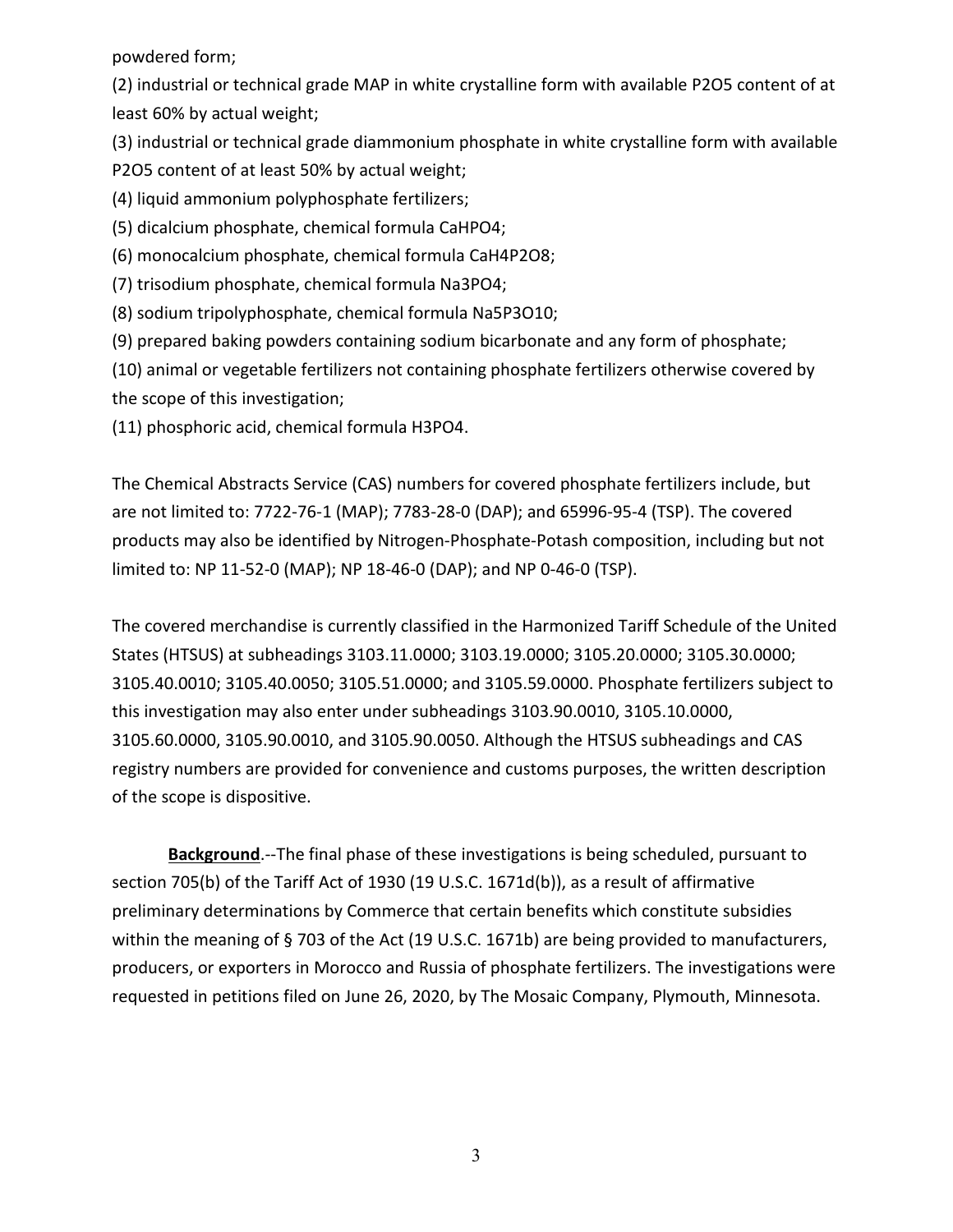For further information concerning the conduct of this phase of the investigations, hearing procedures, and rules of general application, consult the Commission's Rules of Practice and Procedure, part 201, subparts A and B (19 CFR part 201), and part 207, subparts A and C (19 CFR part 207).

Participation in the investigations and public service list.--Persons, including industrial users of the subject merchandise and, if the merchandise is sold at the retail level, representative consumer organizations, wishing to participate in the final phase of these investigations as parties must file an entry of appearance with the Secretary to the Commission, as provided in § 201.11 of the Commission's rules, no later than 21 days prior to the hearing date specified in this notice. A party that filed a notice of appearance during the preliminary phase of the investigations need not file an additional notice of appearance during this final phase. The Secretary will maintain a public service list containing the names and addresses of all persons, or their representatives, who are parties to the investigations.

Please note the Secretary's Office will accept only electronic filings during this time. Filings must be made through the Commission's Electronic Document Information System (EDIS, *[https://edis.usitc.gov](https://edis.usitc.gov/)*.) No in-person paper-based filings or paper copies of any electronic filings will be accepted until further notice.

**Limited disclosure of business proprietary information (BPI) under an administrative protective order (APO) and BPI service list**.--Pursuant to § 207.7(a) of the Commission's rules, the Secretary will make BPI gathered in the final phase of these investigations available to authorized applicants under the APO issued in the investigations, provided that the application is made no later than 21 days prior to the hearing date specified in this notice. Authorized applicants must represent interested parties, as defined by 19 U.S.C. 1677(9), who are parties to the investigations. A party granted access to BPI in the preliminary phase of the investigations need not reapply for such access. A separate service list will be maintained by the Secretary for those parties authorized to receive BPI under the APO.

**Staff report**.--The prehearing staff report in the final phase of these investigations will be placed in the nonpublic record on January 27, 2020, and a public version will be issued thereafter, pursuant to § 207.22 of the Commission's rules.

**Hearing**.-- The Commission will hold a hearing in connection with the final phase of these investigations beginning at 9:30 a.m. on Tuesday, February 9, 2021. Information about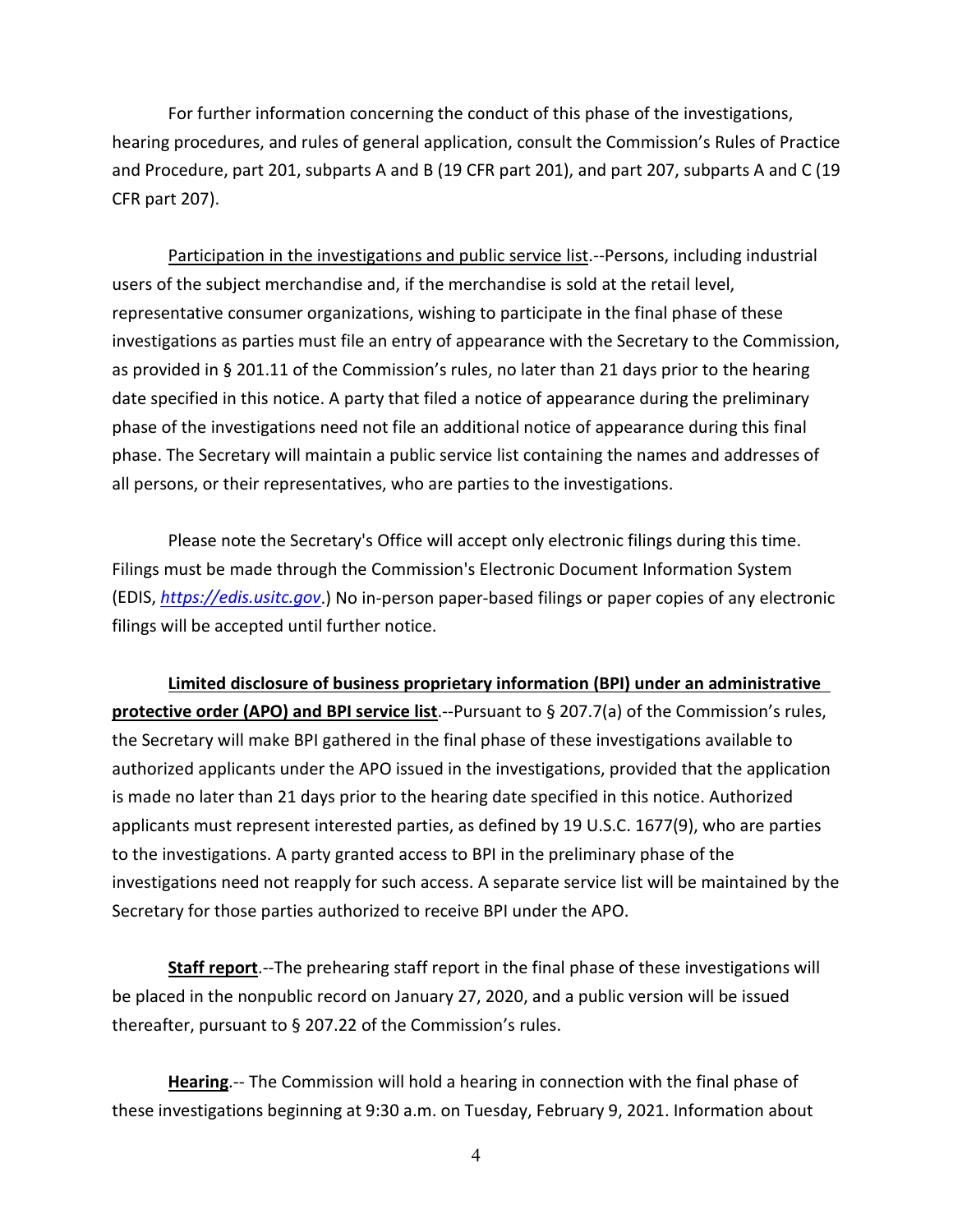the place and form of the hearing, including about how to participate in and/or view the hearing, will be posted on the Commission's website at

[https://www.usitc.gov/calendarpad/calendar.html.](https://www.usitc.gov/calendarpad/calendar.html) Interested parties should check the Commission's website periodically for updates. Requests to appear at the hearing should be filed in writing with the Secretary to the Commission on or before Thursday, February 4, 2021. A nonparty who has testimony that may aid the Commission's deliberations may request permission to present a short statement at the hearing. All parties and nonparties desiring to appear at the hearing and make oral presentations should attend a prehearing conference to be held at 9:30 a.m. on Monday, February 8, 2021. Oral testimony and written materials to be submitted at the public hearing are governed by sections 201.6(b)(2), 201.13(f), and 207.24 of the Commission's rules. Parties must submit any request to present a portion of their hearing testimony **in camera** no later than 7 business days prior to the date of the hearing.

**Written submissions**.--Each party who is an interested party shall submit a prehearing brief to the Commission. Prehearing briefs must conform with the provisions of § 207.23 of the Commission's rules; the deadline for filing is February 3, 2021. Parties may also file written testimony in connection with their presentation at the hearing, as provided in section 207.24 of the Commission's rules, and posthearing briefs, which must conform with the provisions of § 207.25 of the Commission's rules. The deadline for filing posthearing briefs is February 17, 2021. In addition, any person who has not entered an appearance as a party to the investigations may submit a written statement of information pertinent to the subject of the investigations, including statements of support or opposition to the petition, on or before February 17, 2021. On March 4, 2021, the Commission will make available to parties all information on which they have not had an opportunity to comment. Parties may submit final comments on this information on or before March 8, 2021, but such final comments must not contain new factual information and must otherwise comply with § 207.30 of the Commission's rules. All written submissions must conform with the provisions of § 201.8 of the Commission's rules; any submissions that contain BPI must also conform with the requirements of §§ 201.6, 207.3, and 207.7 of the Commission's rules. The Commission's *Handbook on Filing Procedures*, available on the Commission's website at

[https://www.usitc.gov/documents/handbook\\_on\\_filing\\_procedures.pdf,](https://www.usitc.gov/documents/handbook_on_filing_procedures.pdf) elaborates upon the Commission's procedures with respect to filings.

Additional written submissions to the Commission, including requests pursuant to section 201.12 of the Commission's rules, shall not be accepted unless good cause is shown for accepting such submissions, or unless the submission is pursuant to a specific request by a Commissioner or Commission staff.

5